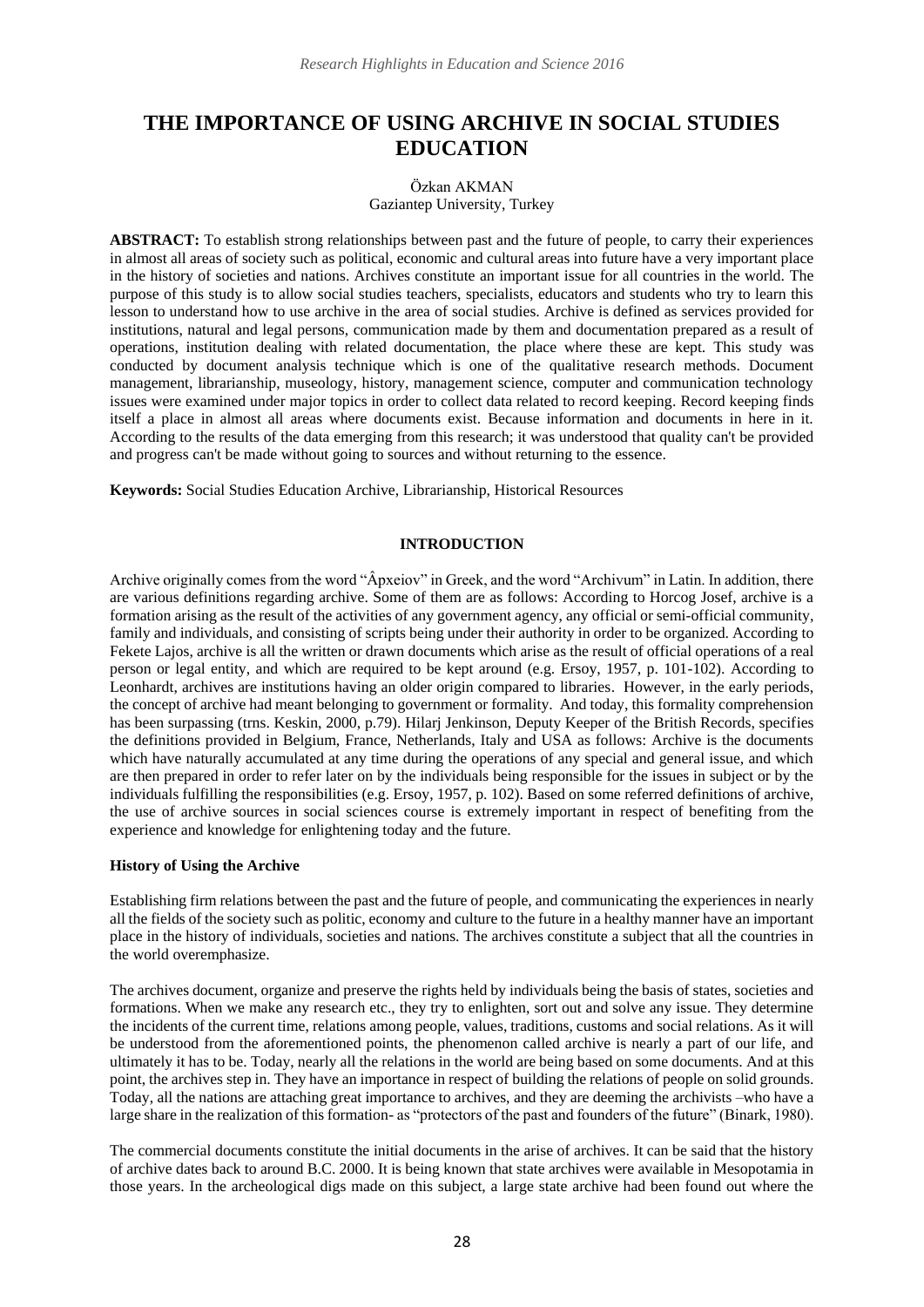people of Hattusa had kept around 1900s the agreements, correspondences and laws of Hittite Civilization dating back to B.C.2000 (Bradsher, 1989). In the following years, temples had been constructed for keeping the archive documents. It is being observed that state archive buildings had been constructed especially in Athens and Rome. The civilizations were keeping the documents at special places they had built. For instance, the documents were being kept in temples in Egypt. The reason of it was that the people were deeming the temples as holy, and they had considered keeping them at such places with the thought that they wouldn't be damaged there (Posner, 1984). It shows the importance attached on archive documents by these civilizations. And in European countries, it is being observed that the importance of archives has increased as from the beginning of the 16th Century. After establishment of the British State Archive by the British State Archive Law -that was enacted in 1838 in England- , all official documents have started to be gathered together (O'Toole, 1993). And in Ottoman Empire, the notion of archive was dating back to very early periods. During Ottoman Empire period, all kinds of documents, materials etc. either significant or not were being kept. Today there are many archives in our current archives relevant to Ottoman archives and other civilizations. The official correspondences and laws of Ottoman Empire, edicts with other states are today being kept at Prime Ministry General Directorate of Archive in Istanbul. In our country, the first archive initiative in modern sense has started by the establishment of Treasury of Documents by Grand Vizier Mustafa Resid Pasha in 1845. And in the period of republic government, a chamber with the name of Document Storehouse Discernment affiliated to Prime Ministry Private Secretary Directorate had been established for the storage of the documents of Prime Ministry. And this chamber had gained the level of Head Documentation Directorate within the body of prime ministry in 1929, and it had gained the level of Document and Document Treasury Directorate with the law of May 20, 1993 with no 2187. And in 1976, Department of Republic Archive had been established within the body of Prime Ministry (Republic of Turkey, General Directorate of Government Archives, 2016).

### **Use of Archive Sources in Social Sciences Courses**

The discovery that the archives may function as an effective tool regarding educational and cultural activities in the society is a significant development in respect of the history of record keeping. By this means, the schools had obtained new opportunities in the subjects of social science such as history. This development, that had put the archives to an assisting position regarding education, had emerged in the form of using genuine sources during education of history and social sciences (Keskin, 2013a, p. 159).

Social sciences, history and geography courses -that are within the programs of primary and secondary educationenable communicating to students the elements that will hold a light on history of humanity. In these courses, it is important to communicate the information, skills and values relevant to humanity to new generations in accordance with the teaching methods. In the classic teaching method, it had been intended to make the students adopt the elements relevant to history of humanity through textbooks and the teacher (Keskin, 2013b, p. 2). However, the archives have the characteristic of being an environment preserving the basic sources for teaching of social sciences and history that are based on out of class practices. Today, a larger meaning has been attached to this characteristic as well as student centered constructivist education instead of teacher centered education, improving the independent research capacity of the student rather than having some information memorized, cultural history based education instead of political history based education, and starting to enrich the teacher, lecture note, textbook centered teaching methods by tours, out of class events, games, role sharing, critical readings, discussions and brainstorming (Keskin, 2013a, p. 159-160).

Today, the constructivist approach model –which is new learning method- is gradually becoming widespread. According to Jonassen, learning in constructivist approach model is the form of structuring the information depending on the experiences, mental structure and beliefs of the individuals **(**e.g Karaman, 2007, p. 6**).** In other words, it is an active process in which the information is being structured in the cognitive structure of the individual as the result of her/his interaction with the external environment. This condition is being assessed as learning of characteristics such as learning based on documents, self-development, development of empathy, development of cause and effect relation, development of chronological understanding, putting herself/himself in time in social sciences which also cover history and geography (Silier, 2000, p. 80). Thus, the archives are being deemed as a field of application in constructivist teaching. This condition, which means that the referred teaching style is being applied on archives, reveals that the archives are being used as effective tool in giving the students high level of thinking skills (Keskin, 2013b, p 4).

In this context, the documents which may be used in history courses may enable the increase of the success of students in the course as well as increasing the interest of the students in the course. And the first thing being remembered from among historical documents is first hand and second hand written sources. The written texts in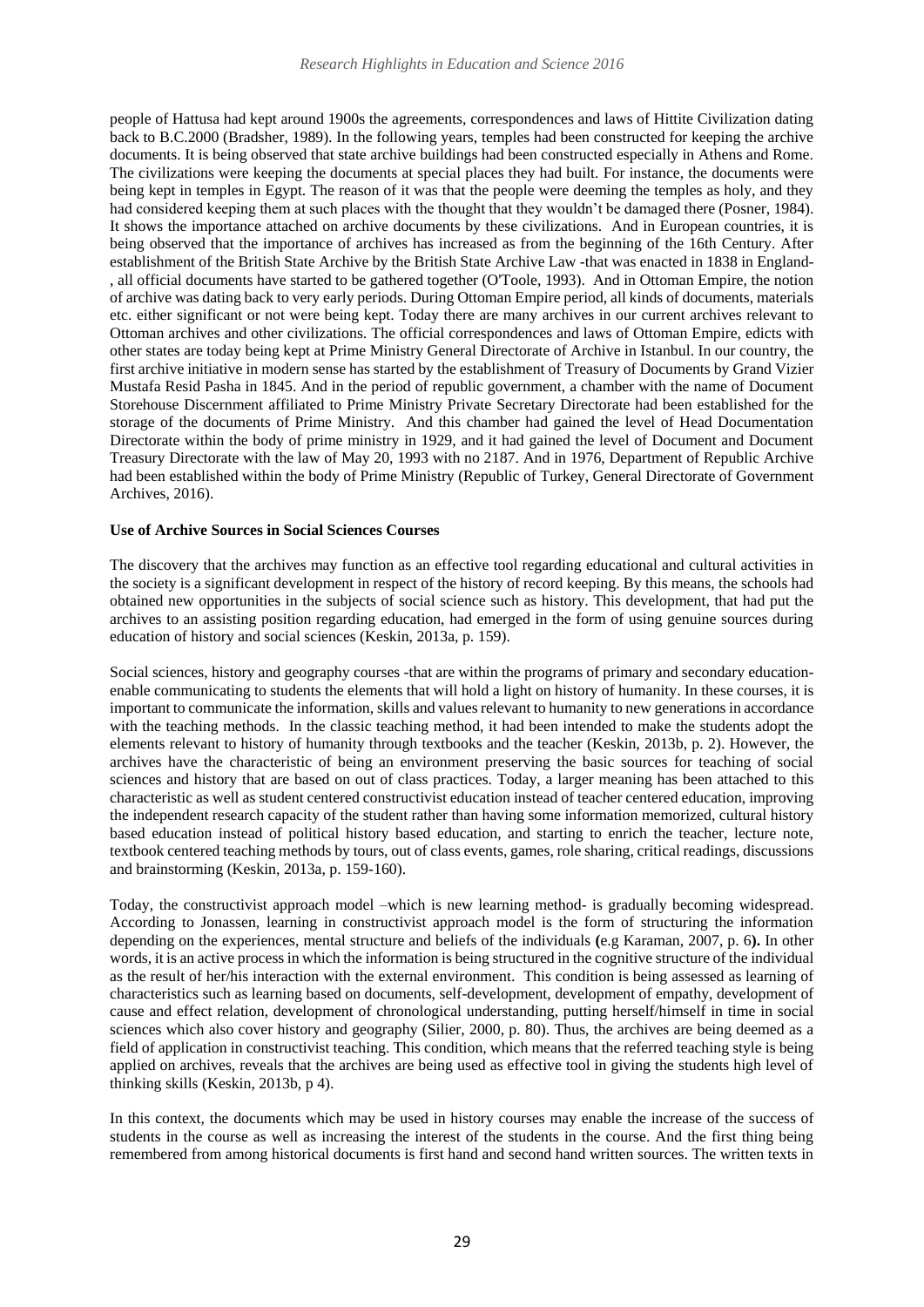subject are able to affect the levels of the students to understand the history by developing strategies of establishing a meaning, and their historical thinking skills (Isik, 2008, p. 390).

There are various classifications regarding the skills that are required to be developed in the student regarding social sciences in general and the discipline of history in private. Stearns is examining these skills under three categories (e.g. Ata, 2002, p. 4).

- These are;
- 1. 1. Ability to assess the document/evidence,
- 2. 2. Ability to assess the controversial comments,
- 3. 3. Experience of assessing the examples of change of the past.

The teaching being supported by educational tools such as the historical buildings, antique cities and museums outside the school is being called out of school history teaching. Subjecting the student to first hand unwritten evidences provided by historical environmental and source individuals requires out of school history teaching (Safran and Ata, 1998, p. 87). And archives are also being assessed as a part of out of school history teaching. Social sciences are closely related with usage of documents in history courses, the adopted comprehension of history and view of education. The usage of documents in history courses is based on the view that pedagogic history and scientific history are not basically different, and that the skills of historians should be developed in the students (Ata, 2002, p. 2).

One of the best means of establishing a connection in between the past and today and developing a comprehension of history in this manner in the students is the use of historical places. These places are concrete and real at the extent that the students will be able to touch and see, inhale and hear. Thus, along with being more effective than the words in education and teaching, it is one of the most significant tools in developing consciousness of history in the students (Gokkaya and Yesilbursa, 2009, p. 484).

For the students of today, the subject may not be interesting, but the historical places support the incidents and themes that the students read in the books. Thus, the real places enable the students to establish a stronger connection with the past, and they may increase their interest in history. And this assists them to surpass themselves in learning something regarding other times, places and cultures (Gokkaya and Yesilbursa, 2009, p. 486). The subjects required to be taught in social sciences, history and revolution history are being addressed under four dimensions:

- 1. Determination of the subjects, periods and places that are required to be taught,
- 2. Teaching the subjects by using dates, names and incidents,
- 3. How and by which concepts the subjects and information will be interpreted,
- 4. How the subjects will be distributed in the educational process.

These draw the highest frame of the information and comments that are required to be obtained by the student by the end of teaching (Keskin, 2013b, p. 4). Teaching based on documents and evidences is being performed in a planned manner within the frame of a purposeful and pre-prepared program which is the basic characteristic of formal education. By this method, the documents are able to be used for teaching a specific period, incident, place and concepts as well as being used for starting a discussion, raising interest in the subject and developing some skills in order to establish a relation with the experiences of the student (Keskin, 2013b, p. 5).

According to Nichol, in teaching of history based on evidence, there are three approaches relevant to teaching events being implemented within the class. These approaches may be listed as follows:

- 1. Teaching the students to understand what the historians are making,
- 2. Having the students partially or completely make what the historian does,
- 3. Behaving the students as the historians of the future who will carry out their own history studies.

These three interwoven approaches provide a specific learning hierarchy for the students of history. This hierarchy is based on the notion that teaching is not just obtaining the reached part of the information, but also the provision of the habits of research (e.g. Dogan, 2007, p.49).

In this context, the documents improve the students' thoughts of observation, data collection, simile and comparison, analysis and synthesis, assessing the evidence sources, establishing hypothesis and concluding. As these places teach skills as well as knowledge, they assist to realize the curriculum programs in the courses of history, geography and social sciences (Gokkaya and Yesilbursa, 2009, p. 484). Each course associates one or more historical places with the extensive subjects, publications and incidents connected to curriculum of history and social sciences. One of the purposes of teaching program with historical places is to enable the teachers to use the historical places as source as they easily use the written sources. Each course reveals the story of relevant place,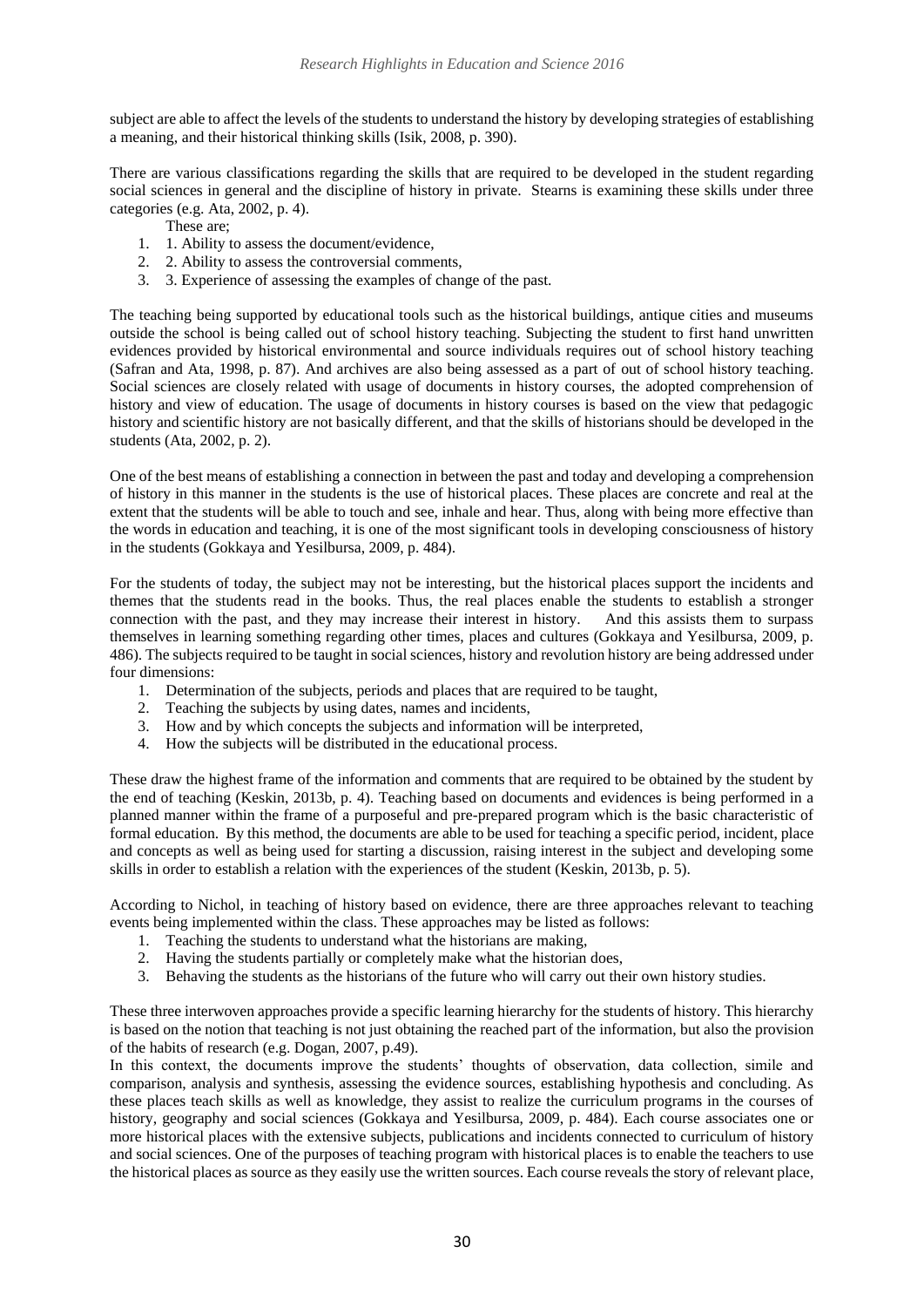and provide the students high thinking skills. The courses arranged for the primary education students may be adapted to all the students until the high school students (Yesilbursa, 2008, s. 219-220). And for this, the students should have the opportunity to use sources such as written sources, pictures, photographs, music and computer based materials. They should be actively be together with history by asking questions, by eliminating and sorting out their own sources, by presenting the solutions with pictures and drama through verbal, written or model means, and briefly as being based on their own interest (Akbaba, 2005, p. 187). At this point, geography is stepping in as the assistant of history.

The places of history are assisting to teach history by a meaningful way from a wide perspective by enabling the students to understand the reality of historical facts and to see that history doesn't just consist of abstractions obtained from textbooks and documents of archive and that it is not independent from their own experiences (Avci Akcali and Aslan, 2013, p. 145). Moreover, geography courses are providing the students the learning environment at real space through tours, observations and field works. The teachers are able to relate the subjects with real life through the course applications to be performed at school garden or in close vicinity (Ministry of National Education, 2015, p. 6), but regarding the environment and implementations of learning-teaching geography, the teacher should select events as per the environment of the school or s/he should prepare the events. Instead of communicating the facts and incidents or instead of having the students memorize the textbooks, s/he should apply events based on active learning (Akinoglu, 2014, p. 87).

As the photographs being among the archive sources being in the first place, the tables, pictures and various drawings are consisting the visual documentary sources. The most important method developed in order to analyze such sources is content analysis: The application of content analysis method to visual data is being realized in six phases (Acun, 2004, p. 107).

- 1. Selection of the subject and determination of the research question,
- 2. Selection of visual data,
- 3. Formation of categories for analysis,
- 4. Determination of rules for the use of determined categories in order to code the data,
- 5. Formation of rules in order to sample the documents,
- 6. Counting the frequency of involvement of generated categories in the data.

Even if the results obtained by Turkey in international tests are in the direction of lack of use of visual tools, the visual tools being used in the whole world as a type of communication of information are frequently being used in educational activities and in daily life (Yazici, 2006, p. 660).

In most of the developed countries of today, the archive institutions are being accepted as one of the effective teaching environments and tools in carrying out the teaching of history. Many archive institutions of these countries are organizing tours -relevant to the history education and teaching program of schools, exhibitions –by which the students will be able to perform independent research- and document based educational events for the students, and they are preparing materials for these. All these practices are for making the school age children of a country more conscious within the society, and for preparing a more informative environment instead of rote learning. Again, these practices enable to gain consciousness in early ages regarding the basic and future functions of the archives. By this way, the young individuals will be able to have the consciousness of preserving the documents generated and acquired by them in their future lives, and they will be able to obtain a basic idea regarding the research values and opportunities of the archives (Keskin, 2013a, p. 175). The biggest advantage of Turkey in the context of course plans of constructivist teaching is allowing to relate with the curriculum various archive institutions having historical memory and the documents being preserved there. It is required for the authorities, academicians and teachers –who are directly carrying out the job of teaching- to assess the archive institutions under a cooperation and program, and it is required for these institutions to be used as out of class course environments.

Finally, Keskin (2013b) is making the following suggestions regarding the subject:

Teaching programs relevant to archives and archive sources should be prepared by the Ministry of National Education. This program may encourage the operations relevant to the use of archives in our country in the curriculum of social sciences of primary education and history course of secondary education. In this context, the archive sources which may be used in the courses and their examples may be listed. A teaching method in which the archive sources are related with curriculum may be actualized in this manner.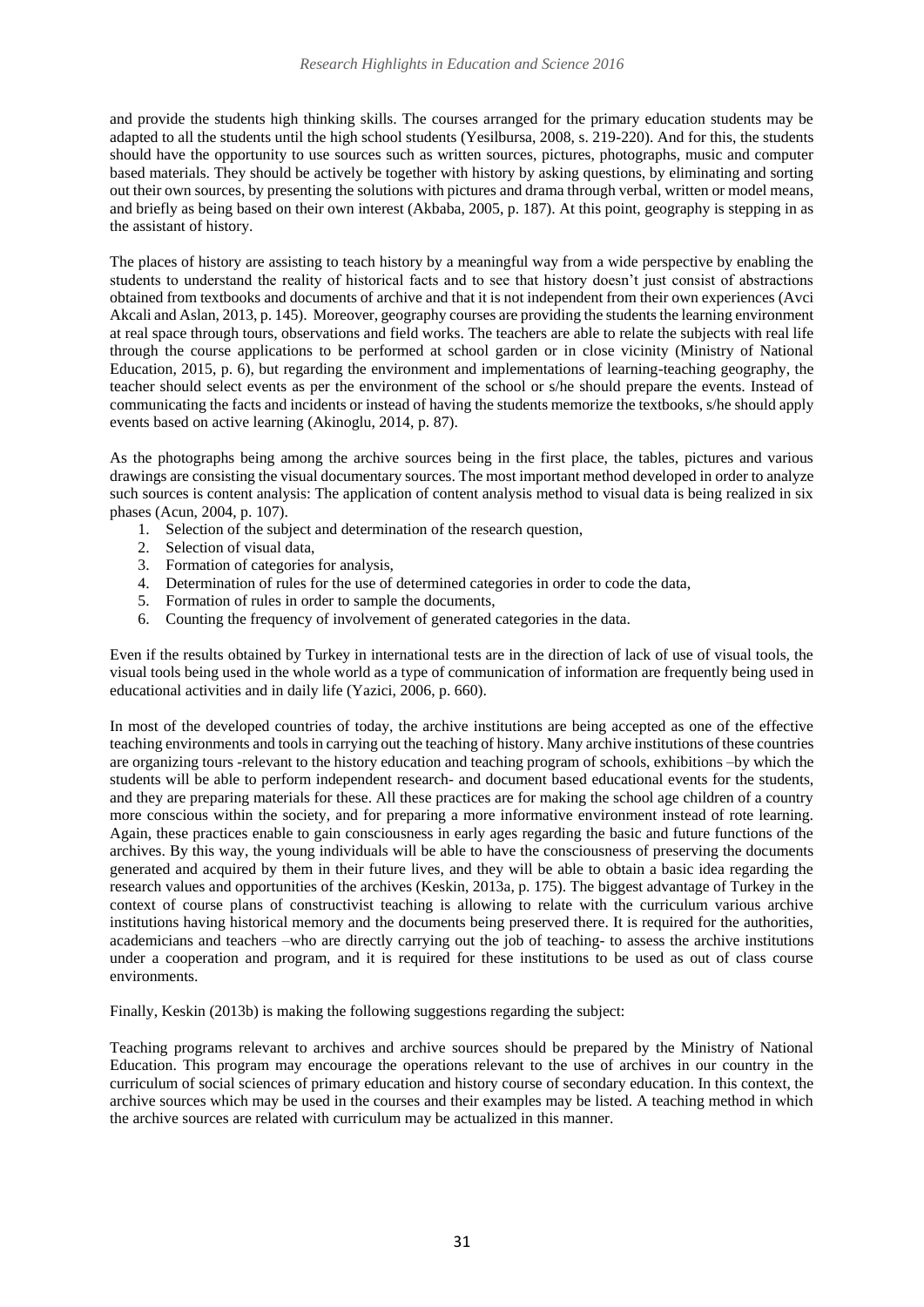Archive institution which may be visited as relevant to document centered teaching method should be determined. The information on these institutions should be communicated to educational institutions through publications having the quality of announcement.

By making cooperation with the managers of archive institutions, the communication in between the teachers and them should be ensured.

A course should be formed under a name such as "teaching with the archives" in the social sciences and history teaching departments of the universities. Information should be provided to the students studying at these departments regarding the use of archive institutions in teaching. It should be taught to the students studying at these departments how the visits to archive institutions should be planned and implemented in accordance with the teaching method, and the curriculum should include model practices as much as possible.

The teaching method with archive documents is in conformity with the constructivist approach also being anticipated in the social sciences curriculum for the year 2005. Provision of in service training through archive institutions should be ensured for the social sciences and history teachers who had graduated from relevant teaching departments before the year 2005 and who had been assigned. Within this scope, information regarding how the archives and archive documents may be used in education and teaching and how tours conforming to the document based teaching method will be organized may be provided, and how the practices will be realized may be taught.

## **CONCLUSION**

The man, who is a social being in historical process, has involved in some activities either with other individuals of the community or with other communities through the community he is included as from starting to live together and forming a community by passing on to settled life. The man and the communities he forms had sometimes gained some rights within the historical process, and they had sometimes entered into obligations as the result of his activities that increase in respect of variety and amount in parallel to the developments arising in social, economic and political fields. The mankind, as an individual and community, had needed to keep the documents in order to keep in written form the activities that provide them rights or that impose obligations on them as from the finding of writing, to preserve their rights and liabilities, and to prove by documenting when required. In this context, while the documents are meeting the students' requirements such as data collection, simile and comparison, it is also being known that they develop the students' thoughts of analysis, synthesis, assessing evidence sources, hypothesizing and concluding that we call high level of learning skills included in the taxonomy of Bloom. As the archive places teach skills as well as information, it is being considered that they will assist in realizing the curriculum programs in the courses of history, geography and social sciences. It should be known that the success of our education system is directly proportional with the success of archive activities. As it will not be able to be reached to requested information and searched documents in a timely manner at units and institutions which don't assign the required importance to record keeping activities and which carry out these activities as slapdash without any system, it will be inevitable to have delays and failures in the services of such units and institutions.

## **REFERENCES**

- Acun, F. (2004). Görsellik ve Yakın Dönem Tarihi Araştırmalarında Kullanımı. *Kebikeç İnsan Bilimleri İçin Kaynak Araştırmaları Dergisi*(18).
- Akbaba, B. (2005). Tarih Öğretiminde Fotoğraf Kullanımı. *Gazi Üniversitesi Kırşehir Eğitim Fakültesi Dergisi, 6*(1).
- Akınoğlu, O. (2004). Yapılandırmacı Öğrenme ve Coğrafya Öğretimi. *Marmara Coğrafya Dergisi*(10).

Ata, B. (2002). Tarih Derslerinde 'Dokümanlarla Öğretim' Yaklaşımı. *Türk Yurdu, 22*.

- Avcı Akçalı, A. ve Aslan E. (2013). Tarih Derslerinin Yerel Tarihe ve Kaynaklarına Dayalı Etkinlikler Aracılığıyla İşlenmesinin Öğrencilerin Derse Yönelik Tutumlarına Etkisi. *Adıyaman Üniversitesi Sossyal Bilimler Enstitüsü Dergisi*(14).
- Bradsher, J. G., & Pasifico, M. F. (1989). History of archives administration. *Managing Archives and Archival Institutions*.

Binark, İ. (1980). *Arşiv ve arşivcilik bilgileri* (No. 3). TC Başbakanlık Cumhuriyet Arşivi Dairesi Başkanlığı.

- Doğan, Y. (2007). Sosyal Bilgiler Öğretiminde Tarihsel Yazılı Kanıtların Kullanımı. *(Yayımlanmamış Doktora Tezi)*. Ankara: Gazi Üniversitesi Eğitim Bilimleri Enstitüsü İlköğretim Ana Bilim Dalı Sosyal Bilgiler Öğretmenliği Bilim Dalı.
- Ersoy, O. (1957). Arşiv Nedir, Arşivist Kimdir? *Türk Kütüphaneciliği, 6*(3).